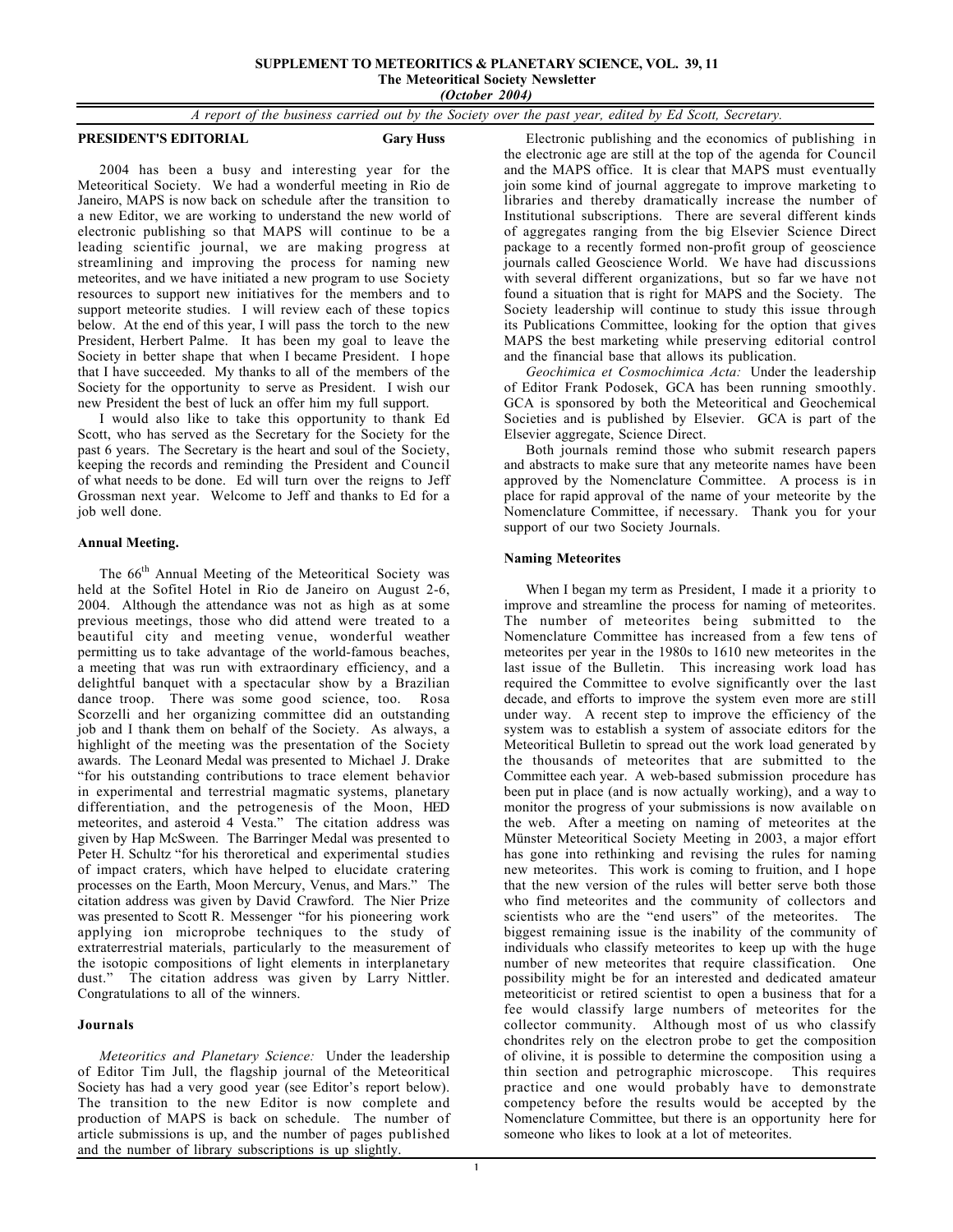I would like to thank the Nomenclature Committee and its Chair, Jeff Grossman, for all of their hard work and dedication to their task. Jeff will be stepping down as Chair of the Nomenclature Committee to take over as Secretary of the Society. He passes the torch to Monica Grady, a long-time member of the Committee and former Editor of the Meteoritical Bulletin. Thank you Jeff and good luck to Monica. I also want to thank Sara Russell and her team for their hard work putting together the Meteoritical Bulletin. I am pleased that Sara will be staying on as Bulletin Editor.

# **Society Website**

The current Meteoritical Society website (http://www.meteoriticalsociety.org) was inaugurated in January, 2003, under the guidance of webmaster Matt Genge. Matt has been working hard to make the website more user friendly and to implement the web interface with the Nomenclature Committee. The intent is to make the website the place to go for information on the Society, for Society services, for educational materials, and for other features of interest to Society members. If you have an idea of how to improve the website, please let Matt or the Council hear from you.

# **Membership**

The membership of the Meteoritical Society has declined slowly since its peak in 2001, the year of the Rome meeting. That meeting generated a lot of new members because the registration fee was structured in such a way that nonmembers could save money by joining the Society. In 2003, the last year for which complete data are available, there were 878 paid members. It is important for the future of the Society and for its ability to provide value to the members that membership remains at a high level. Council is actively working on methods to increase membership and to improve the services provided to members. Please encourage your colleagues, students, and other potential members to join the Society.

#### **New Initiatives**

Because of the foresight of previous Councils, the Society has accumulated a substantial endowment. Last year I asked the membership and Council to think about ways that this endowment can be used to further the mission of the Society and to benefit the members. Council is considering several new initiatives and you should begin to see the results over the next couple of years. However, none has reached the stage where it is appropriate to announce them. If you have ideas about how the Society can use its resources to further educational programs, to support field programs, to support publications of interest to society members, or for other ways to benefit the broader community of people interested in meteorites, please convey your ideas to the Council.

# **Society Awards**

Each year the Society solicits nominations for its awards, the Leonard Medal, the Barringer Award, and the Nier Prize. If you believe that someone should receive one of these awards, please put together a nomination and send it to the Chair of the appropriate Committee (see below) or to the Society Secretary. The Society also sponsors a joint award with the Geological Society of America to honor the best student paper of the year. This year the two Societies voted to change the name of the award to the Pellas-Ryder Best Student Paper Award. Paul Pellas was a long-time member of the Society a distinguished meteorite scientist at the Museum D'Histoire

Naturelle in Paris. He is perhaps best known for his studies of <sup>244</sup>Pu fisson-track thermochronometry of chondrites, which led him to advocate a "shallot-shell" model for the structure of the H-chondrites parent body. Graham Ryder was a highly respected lunar scientist who provided authoritative constraints on the cataclysmic bombardment history of the early Moon and Earth. Please help to honor these distinguished scientists by nominating the best student papers of the year to receive this award.

#### **NEXT COUNCIL**

On January 1, 2005 a new Council will take over: President: Herbert Palme Past-President: Gary Huss Vice President: Joe Goldstein Secretary: Jeff Grossman Treasurer: Kevin McKeegan Councilors: Addi Bischoff, Marc Chaussidon, Guy Consolmagno, Henning Haack, Trevor Ireland, Noriko Kita, Jutta Zipfel, Michael Zolensky.

#### **SOCIETY AWARDS AND HONORS**

The Meteoritical Society has three awards that it presents annually. In addition the Society elects Fellows every two years, and jointly sponsors the Planetary Sciences Best Student Paper Award, which is now called the Pellas-Ryder Award, with the American Geological Society.

The Leonard Medal will be presented next year to Joseph I. Goldstein for his seminal contributions to metallographic research relating to meteorites and planetary evolution. The Leonard Medal honors outstanding contributions to the science of meteoritics and closely allied fields. It was established to honor the first President of the Society, Frederick C. Leonard.

The Barringer Medal and Award will be presented at the Annual Meeting in 2005 to Billy P. Glass for his outstanding studies of tektites and other impact glasses on the Earth and Moon, which have lead to great improvements in our understanding of impact processes. The Barringer Medal and Award recognize outstanding work in the field of impact cratering and/or work that has led to a better understanding of impact phenomena. The Barringer Medal and Award honor the memory of D. Moreau Barringer Sr. and his son D. Moreau Barringer Jr. and are sponsored by the Barringer Crater Company.

The Nier Prize, which recognizes outstanding research in meteoritics and closely allied fields by young scientists, will be presented next year to Nicolas Dauphas for his outstanding contributions to isotope geochemistry, particularly his studies of the molybdenum isotopic composition of primitive and differentiated meteorites. The award honors the memory of Alfred O. C. Nier, and is supported by an endowment given by Mrs. Ardis H. Nier. Recipients must be under 35 years old at the end of the calendar year in which the Council selects them.

In Rio de Janeiro, the Council elected the following new Fellows who have distinguished themselves in meteoritics and allied fields: Thomas J. Bernatowicz, Richard P. Binzel, Marc W. Caffee, Ralph Harvey, David A. Kring, Timothy J. McCoy, Joseph A. Nuth, Wolf Uwe Reimold, and Brigitte Zanda. Every two years, the Society can elect up to 1% of the membership to be Fellows.

The winner of the Pellas-Ryder Planetary Sciences Best Student Paper Award for 2003 is Shoichi Itoh for his paper, "Contemporaneous formation of chondrules and refractory inclusions in the early Solar System" by Shoichi Itoh and Hisayoshi Yurimoto published in Nature **423**, 728-731. The award committee found that "the paper represents a significant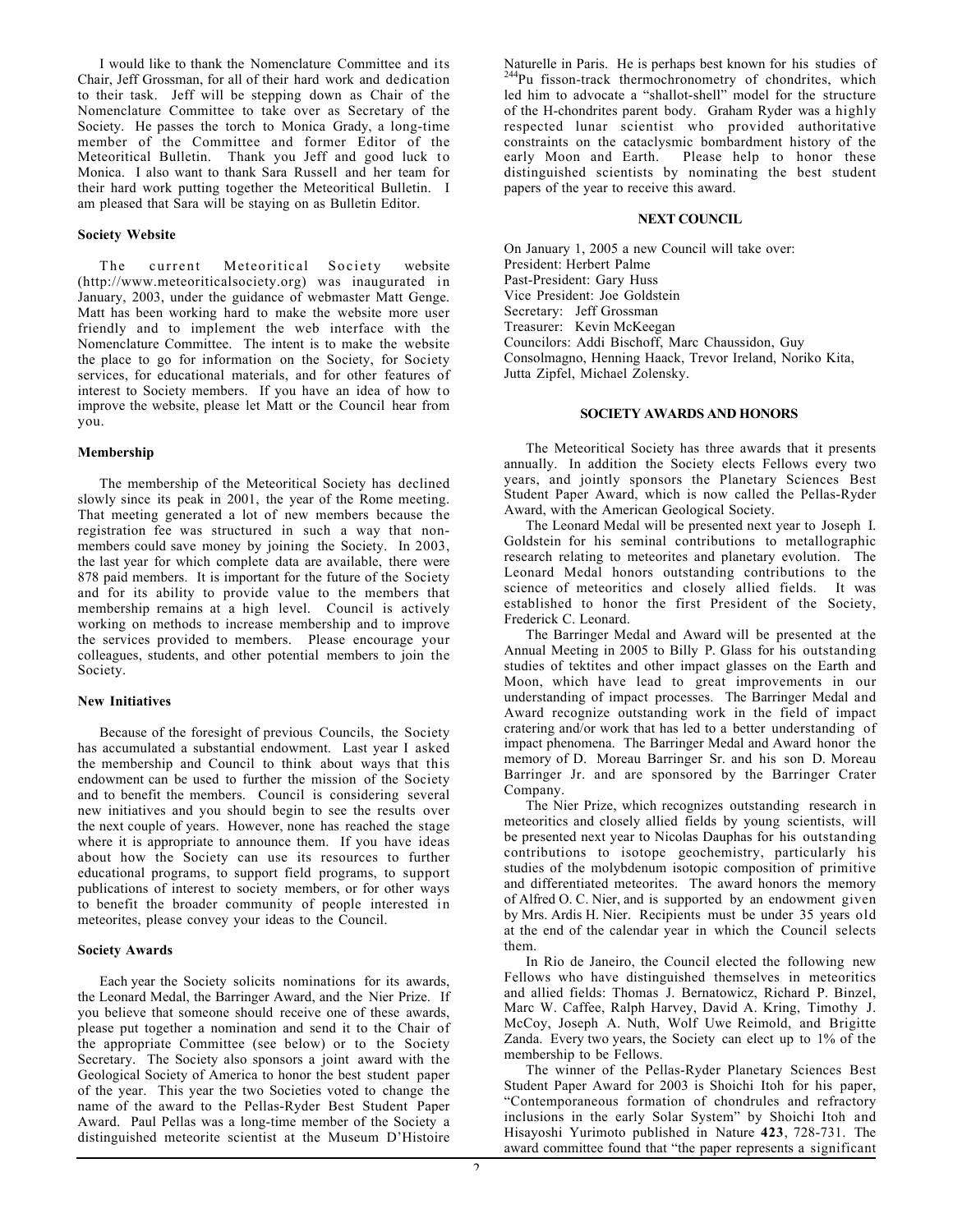scientific discovery that has inspired a lot of debate. The implications are profound. And, while the authors' conclusions - that formation of chondrules and CAIs overlapped in time and space - have not been universally accepted, they are having a high impact in terms of directing future research." The Pellas-Ryder Planetary Sciences Best Student Paper Award, which is jointly sponsored by the Meteoritical Society and the Planetary Division of Geological Society of America, is given to undergraduate or graduate students who are first authors of a planetary science paper published in peer-reviewed scientific journals. The prize includes a plaque, and a cash award of \$500. Topics considered for this award include asteroids, comets, craters, interplanetary dust, interstellar medium, lunar samples, meteors, meteorites, natural satellites, planets, tektites, origin and history of the solar system. The first author must have been a registered student at a degree awarding institution when the paper was submitted. Papers published in 2004 will be considered for the award next year.

# **Award Committees**

The members of the Barringer Medal Selection Committee this year were Boris Ivanov (chair), Uwe Reimold, Jay Melosh and Dieter Stöffler. Next year Uwe Reimold will chair the committee, Ivanov will be replaced by Bernd Milkereit.

The Leonard Medal Committee, which recommends awardees to the Council for the Leonard Medal and the Nier Prize and the Society Fellows, was chaired this year by Greg Herzog. The other members were Hiroko Nagahara, Marc Chaussidon, Tim Swindle, and Frank Podosek. Next year Hiroko Nagahara will be the new chair and Christian Koeberl and Elmar Jessberger will replace Herzog and Chaussidon, who resigned to join the Council.

The Committee for the Planetary Science Best Student Paper Award was chaired this year by Ulrich Ott. The other members representing the Meteoritical Society were Charles Hohenberg and Harold Connolly. Next year, the chair will be Michael Kelley and Ian Sanders will replace Ott.

# **Nominations**

Members are strongly urged to nominate candidates for the Society's awards. Nominating letters for the Leonard, Barringer and Nier awards should include: (a) a biographical sketch of the candidate, (b) a summary and evaluation of the accomplishments of the candidate and the importance of the candidate's work, and (c) a list of publications covering the work to be considered for the award. One or more seconding letters in support of the nomination are required for the Leonard and Barringer Medals and strongly encouraged for the Nier Prize. Nominations for the Nier Prize should also include the candidate's birth date, and five reprints or copies of the relevant publications that have been peer-reviewed and accepted for publication. If the research was performed and published with a research advisor or with multiple authors, a statement must be included that describes the nominee's leading role in the research.

Nominations for the Pellas-Ryder Best Student Paper Award should include the name of the student, the full citation of the paper, the name and address of the University the student was attending at the time of the paper submittal, and a brief description of why this paper is among the best. It should also include information – preferably, in a separate letter from the advisor – that allows the Committee to weigh the student's contribution versus that of others involved in the work.

Nominations should be sent before January 15, 2005 (January 31, 2005 for the Pellas-Ryder best student paper

award) to the Chair of the appropriate committee or to the Secretary. For the Leonard Medal and Nier Prize, contact Hiroko Nagahara, Department of Earth and Planetary Science, University of Tokyo, 7-3-1 Hongo, Tokyo 113-0033, Japan; email: hiroko@eps.s.u-tokyo.ac.jp. The chair of the Barringer Award Committee, Uwe Reimold, can be reached at School of Geosciences, University of the Witwatersrand, Johannesburg 2050, South Africa, email: reimold@geosciences.wits.ac.za. Nominations for the Best Student Paper Award should be sent to the chair, Michael Kelley, Department of Geology and Geography, Georgia Southern University, Statesboro, GA 30460-8149, USA; e-mail: mkelley@georgiasouthern.edu.

Fellows will be elected next in 2006. Nominations for Fellows should be sent before January 15, 2006 to the Secretary. Where possible, nominations should include a summary of the candidate's accomplishments (suggested length:  $\sim$ 150-200 words) together with a list of 5-10 of the candidate's most significant publications including titles.

Full details of the awards and nomination procedures are available at the Society website.

# **METEORITICS & PLANETARY SCIENCE**

**Editor's Report A. J. Timothy Jull** 

The Society's journal, Meteoritics and Planetary Science, has had another successful year of operation. I would like to summarize some of the highlights for the membership.

# 1. Costs.

We continue to see small incremental increases in costs. We estimate that the total operating costs for 2005 are estimated to be \$331,300 of which about \$230,000 will be paid by institutional subscriptions. The print budget is about \$120,000 per year including mailing costs. The main increases in costs (of about 5% from last year) are due to a mandated state salary increase and large increases in the costs of benefits and other employee-related expenses. Similar increases in benefits costs are observed at other US academic institutions, mainly due to increases in health insurance and related benefits.

### 2. Subscription prices

At its meeting in March 2005, the Council set the institutional subscription price at \$900 (US) and \$950 (non-US) for 2005. This represents an increase of \$70 from previous institutional rates, which were last raised in 2002. We added about 6 "new" institutional subscribers, most appear to be returning former subscribers from 2 years ago.

#### 3. Abstract fees

Previously, abstracts were funded by a portion of the registration fee at the Society's annual meeting. At the Rio meeting, we collected the abstract fee for the Annual Meeting abstract volume. This was due to currency restrictions, but has proven most successful. We recovered the fees for 94% of the 220 abstracts. There were 12 non-paying abstracts  $\&$  the fee was waived for 4. Organizers of the next 3 meetings and the Council have agreed to use this approach for future meetings. This will result in lower registration fees and more appropriate allocation of costs to those actually submitting the abstracts.

# 4. Journal Operations.

a. Acceptance rate of submitted papers: In the last year, we received 167 papers. We published 136 during the same time period. Our acceptance rate remains about 85%.

b. Number of pages: In 2004, the journal had 2123 pages including the 248-page supplement. In 2004, we anticipated a total of 2143 pages including a 272-page supplement.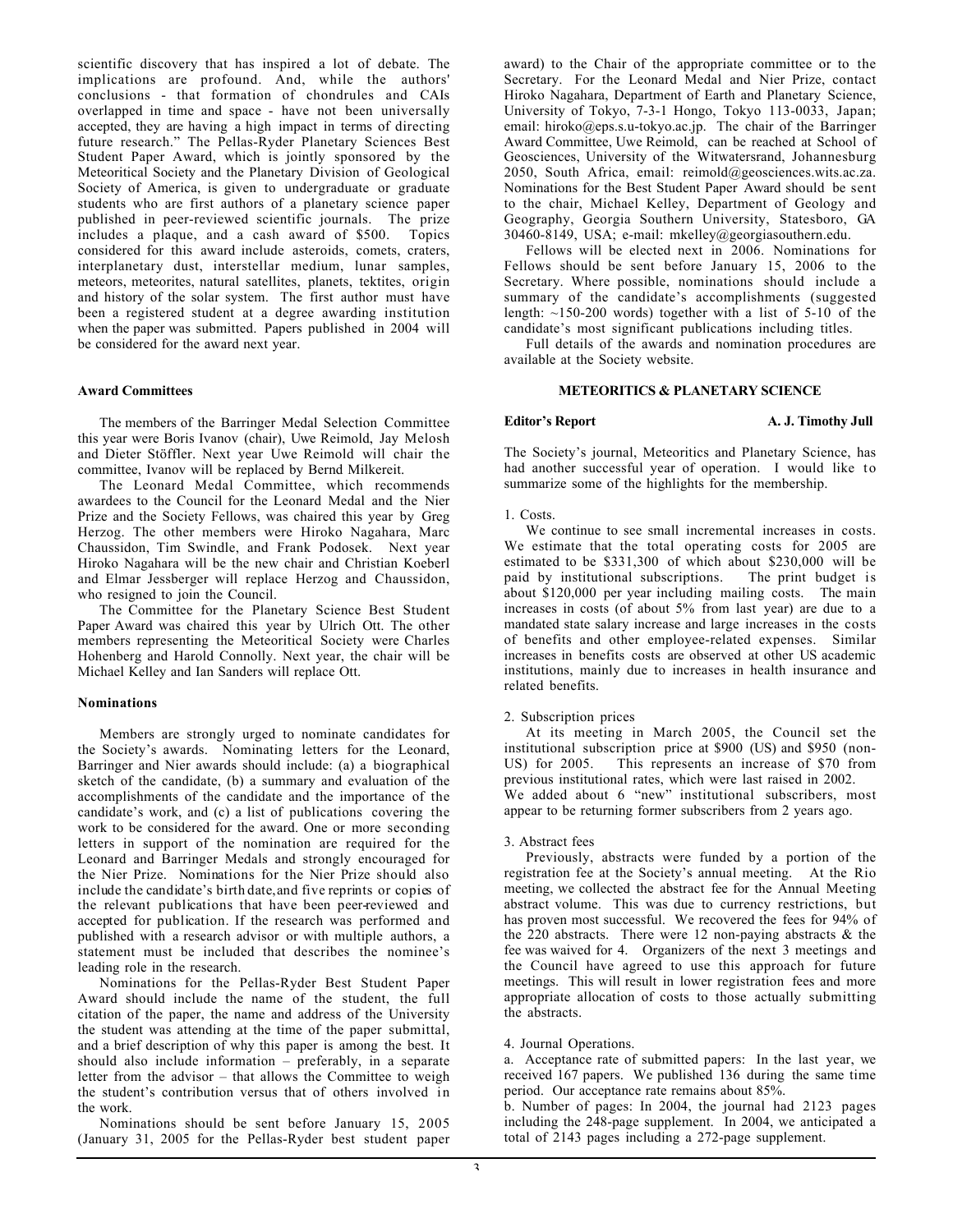# 5. Paper length control.

For some time, we have had a discussion with the Publications Committee and the Council about controlling the size of the journal. Obviously, expanding journal size brings many related costs. The average paper in MAPS is 15- 17 pages. I have already discussed with the associate editors that we encourage authors to be more concise and limit exceptionally long contributions. We have also discussed with the Council the possibility of introducing page charges for exceptionally long papers. I will propose a specific fee to the next Council meeting, this charge would only apply to the excess number of pages over 15 pages per article. We expect the price would be about \$50/page only for excess pages in papers over 15 pages in length.

# 6. Electronic MAPS.

a. Changes in the publishing market.

We have been trying to monitor changes in the library electronic-vs-print market. It is clear that there is some more movement to electronic-only subscriptions by some libraries. We will assess the electronic market over the next 2 years and monitor developments with the Publications Committee. Several publishers, profit and non-profit have approached the journal concerning aggregation of the electronic MAPS into a "bundle". One new approach called Geoscience World – underwritten by the Geological Society of America and other geological-based societies is a possible non-profit approach. However, my recommendation at this time and to the Council is to reassess this in about 1-2 years' time.

# b. Electronic access.

I would like to remind all individual subscribers that they can activate electronic access to the journal from 2003. The details are given at meteoritics.org. Similarly, institutional library subscribers can activate electronic access. We also have a service where non-subscribers can access the abstracts and print articles (from 2003) for a fee.

# c. Other issues.

Several subscribers have commented on delays in delivery, particularly overseas. We now post the printing date for each issue on our web page. If you do not receive your copy of MAPS in a reasonable time, please contact our office.

# 7. Web-based manuscript handling and submission.

From mid-September 2004, we have implemented a new web-based manuscript submission and review handling system. This system allows the editors to access all information on papers and their status during the review process. The associate editors can assign reviewers and read reviews from any computer. This has already greatly improved the tracking of new papers. We now require that papers be submitted this way, unless the author has no access to the web. Papers submitted before Sept 15, 2004 will still be handled through email.

Finally, I would like to thank our staff at MAPS for all their hard work. The volume and quality of papers submitted to MAPS continues to be high and we look forward to another successful year in 2005.

As always, if you have any concerns, please contact me (jull@meteoritics.org) or our managing editor, Agnieszka Baier (baier@meteoritics.org).

# **GEOCHIMICA ET COSMOCHIMICA ACTA**

Since the Meteoritical Society jointly sponsors GCA with the Geochemical Society, members can purchase GCA at a reduced rate for their private use. The member rates for 2005 will be announced in the dues letter from the Treasurer.

# **ANNUAL MEETINGS**

#### **2004 Rio de Janeiro Rosa Scorzelli**

The 67th Annual Meeting of the Meteoritical Society was held in the Sofitel Hotel, Rio de Janeiro, Brazil, from 1 to 6 August, 2004. It was the first of our Society in South America and the attendance was about the same as for other Meteoritical Society Meetings held previously, attracting 220 registrants, including 26 guests, from 23 countries. Almost all attendees stayed in the excellent and comfortable accommodations of the Sofitel Rio de Janeiro, facing the city´s most famous beach.

The meeting format was rather standard, with two simultaneous scientific sessions almost every day of the week. The Scientific Program Committee whose chair was Klaus Keil put a lot of effort in the preparation of the program in which interesting and exciting multidisciplinary talks were presented. We had 220 contributions presented in plenary sessions, and the various oral and poster presentations. The oral presentations were distributed in 15 sessions including a special session on South American Impact Craters which attracted a large number of papers. The sessions included Cosmogenic Nuclides and Physical Properties of Meteorites, Early solar System Chronology, Carbonaceous Chondrites, IDPs and Micrometeorites, Impact Processes and Structures, Martian Surface and Martian Meteorites, Presolar Grains, Primitive and other Achondrites, Carbonaceous and Ordinary Chondrites, Iron Meteorites, Ca-Al-rich Inclusions, Chondrules and AOAs and a session covering papers on Meteorites and Asteroids, Lunar Meteorites and Isotopic Anomalies. Each session was provided with LCD projectors for Powerpoint-based oral presentations, which were used by most of the speakers. Poster presentations were scheduled for Monday and Tuesday evenings, following the oral sessions. On Monday there was a poster-party at which the participants enjoyed Brazilian music and typical drinks and food.

On Wednesday afternoon meeting attendees enjoyed the tours to Christ the Redeemer, Sugar Loaf, and a Jeep tour to the Tijuca Forest. After the excursions the participants had the opportunity to sample the delicious Brazilian style grilled meats in a famous restaurant where they could also enjoy a beautiful view of Rio de Janeiro.

One of the highlights of the meeting was the presentation of the Society awards on Thursday, honoring Michael Drake (Leonard Medal), Peter Schultz (Barringer Medal), and Scott Messenger (Nier Prize). After the award ceremony the meeting participants moved to the beautiful Rio de Janeiro Yacht Club where in an open –air area the banquet was staged, facing the Guanabara Bay and the Sugar Loaf. During the Banquet participants could enjoy the Capoeira performance as well as Brazilian music with dancing lasting until late at night.

Thanks mainly to the most generous support of the Barringer Crater Company, NASA as well as the International Center for Theoretical Physics, Pallasite Press, and the Planetary Studies Foundation, we were able to provide travel grants for 22 students and recent PhDs to attend the meeting. The Brazilian Center for Physics research, the host Institution, and several Brazilian Institutions, also gave generous support to defray meeting costs. The Latin American Center for Physics supported the participation of students and young researchers from Latin America. Essential support was provided by the Lunar and Planetary Institute, whose very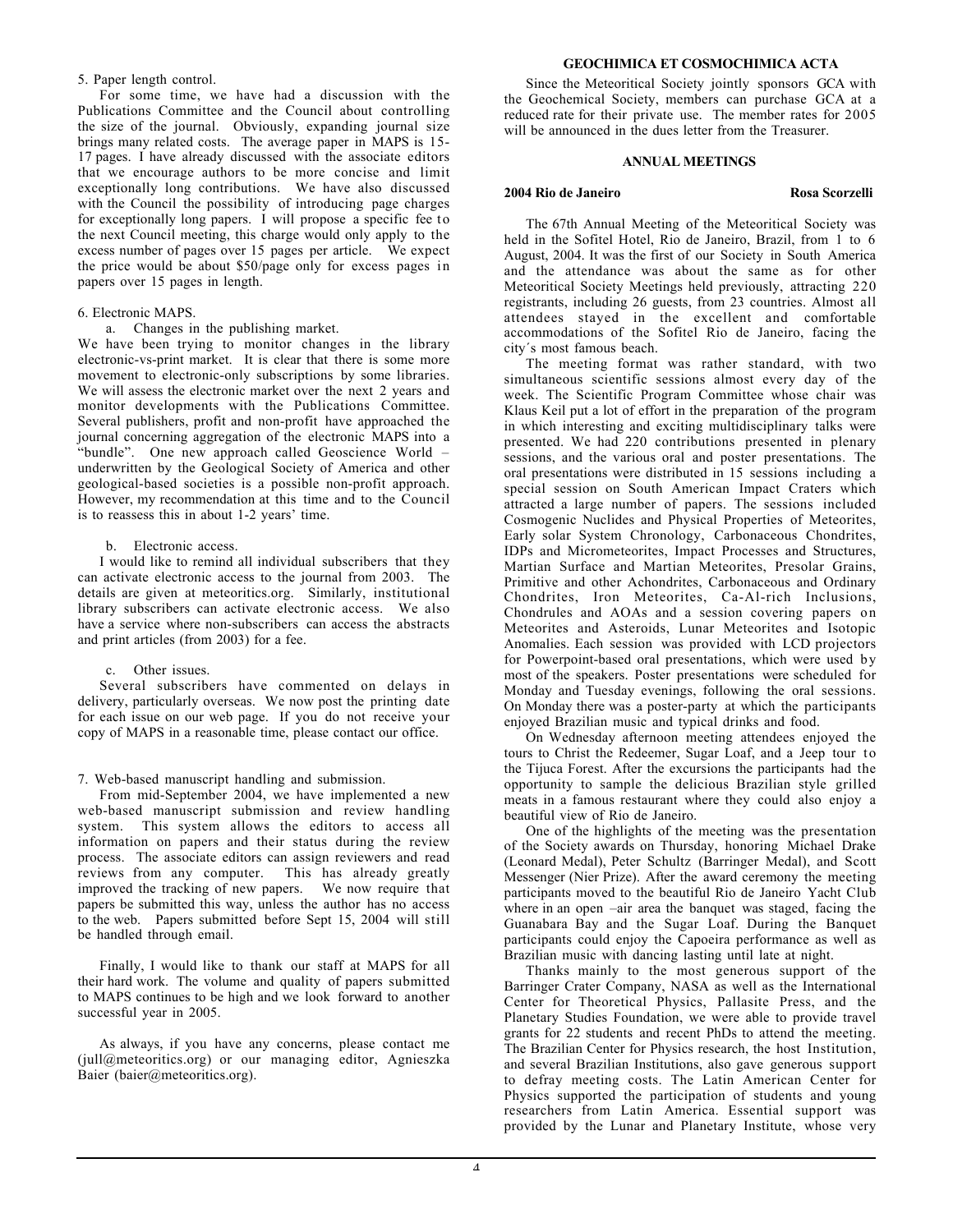competent staff helped with our announcements, program booklets and abstract submission processing.

We hope that holding this meeting in Brazil will certainly improve the studies on meteoritics and planetary science in South America and will enhance scientific collaborations and encourage more Latin American scientists to join our community.

# **2005 Gatlinburg, Tennessee Hap McSween & Larry Taylor**

You are cordially invited to attend the  $68<sup>th</sup>$  Annual Meeting of the Meteoritical Society, to be held September 12- 16, 2005, in Gatlinburg, Tennessee. Gatlinburg is the popular gateway to the Great Smoky Mountains National Park, the most visited national park in the USA. Gatlinburg offers a peaceful, safe environment with many attractions, restaurants, and shops within easy walking distance or accessible by trolley cars.

Plenary, oral, and poster sessions will be held in meeting facilities at the Glenstone Lodge, which will also provide the primary accommodations for meeting attendees. Registration will begin on Sunday afternoon, September 11, and be followed by a welcome reception and barbeque on the grounds of Glenstone Lodge. Other scheduled events include an awards reception, an afternoon excursion to Biltmore Estate in Asheville, North Carolina, and the annual banquet.

Gatlinburg is serviced by Knoxville's McGee-Tyson Airport (TYS), which has direct flights from Atlanta, Charlotte, Chicago, Cincinnati, Dallas/Ft. Worth, Orlando, Pittsburgh, St. Louis, and Washington. The airport is  $~50$  miles ( $~80$  km) from Gatlinburg. Van service will be provided to shuttle meeting participants to and from the airport at nominal cost, and rental cars (desirable if you wish to take advantage of the National Park) are available in the terminal.

150 rooms have been prebooked at the Glenstone Lodge (www.glenstonelodge.com) at special, very favorable rates (\$86 plus tax for single or double occupancy). Reservations will be taken until September 11, 2005 or until the block is full; meeting participants are strongly urged to register early.

Student travel grants will be made available to qualified students and recent PhDs who are members of the Meteoritical Society.

The first announcement of the meeting will be mailed in October by the Lunar and Planetary Institute. For more information on the venue, sponsors, registration, accommodations, program, and visa requirements, please see the meeting web site: web.eps.utk.edu/2005/metsoc2005.html

#### **Zürich 2006** Rainer Wieler

The 69th Annual Meeting of the Meteoritical Society will be held in the main building of ETH in Zürich, Switzerland, from July  $23 - 28$ , 2006. The meeting venue is located in the City center, in a superb  $19<sup>th</sup>$  Century building, equipped with several large modern lecture halls close to each other and ample nearby space for posters. Sessions are planned from Monday to Friday, with Wednesday afternoon being reserved for an excursion, probably a trip on an early  $20^{th}$  Century steamboat to the beautiful city of Rapperswil. The banquet on Thursday evening may be held at the lake shore. Depending on the number of presentations, Friday afternoon sessions may or may not be scheduled.

Zürich is a pleasant city, and very lively especially during the summer months. Attractions include a lake and a river, both inviting for swimming, many museums, Europe's largest piece of tropical rainforest imported from Madagaskar (unfortunately indoor only), and an uncountable number of discotheques. It is easily accessible thanks to its intercontinental airport (15 minutes to the city center) and frequent international train connections. Most places of interest are within walking distance or can easily be reached

by an excellent public transport system. Many top touristic destinations can be visited from Zürich in half-day or daytrips, and, of course, Switzerland and its mountains are a preferred holiday destination. Depending on the interest, preor post-meeting science field trips in the Alps may also be organized.

Zürich offers plenty of hotel rooms, many of them very reasonably priced. Some of the low-budget hotels may require the use of trams or busses, but many mid-class hotels are within walking distance of the meeting venue. On the meeting website, we will provide the necessary information how to book hotels, emphasizing the low- to mid-price categories. We are also confident to be able to support a sizeable number of students and scientists from less wealthy countries with travel grants and/or waiving of the registration fee.

For further information, please visit our web site at: www.metsoc2006.ethz.ch or contact: Rainer Wieler (wieler@erdw.ethz.ch) phone:  $+41$  1 632 37 32, fax:  $+41$  1 632 11 79

**FINANCES**

# **Other Annual Meetings**:

2007 Tucson, Arizona 2008 Fujiyoshida, Japan

**Treasurer's Report Kevin McKeegan** 

As of July 1 2004, Society assets totaled \$434,225, which represents an increase of approximately \$20K compared to the same time last year. The increase is due to improvement of the investment funds, which have recovered significantly from previous losses in the equity markets over the past couple of years. The general endowment increased by \$37K and the Nier fund improved by \$5.2K. The investment committee, under leadership of Chair Joe Goldstein, sold the Society's shares (\$76K) in one growth-oriented mutual fund in order to reduce exposure to the volatility of the stock market and additionally authorized consolidation of the Society's investment portfolio with a financial consultant associated with the A.G. Edwards brokerage firm. Society assets had previously been scattered over 9 different accounts, which had been accumulated over a protracted period. By bringing the investments under professional management, we will be able to respond better to changing market conditions than was possible by a committee of (otherwise busy) people. The financial advisor, Mr. Roger Radcliff of Tucson, AZ, will balance investment funds to meet the overall objective of moderate growth with income and will make regular reports to the investment committee. The annual charge for this service is 1.14% of funds under management.

Operational costs for *Meteoritics and Planetary Science* are budgeted at \$319.5K, with \$96.5K derived from membership dues and most of the remainder from institutional library subscriptions. Additional notable Society expenses include \$7K for the *Geochimica et Cosmochimica Acta* Editorial Office, \$10K for the Treasurer's Office, where Mr. Keith Kirts is employed part-time as a bookkeeping assistant (replacing Ms. Dewi Faulkner), and  $~\sim$ \$4K for web services, finance fees, etc. The operational budget is technically in deficit by  $\sim $13K$ , as we currently have fewer members than anticipated and cash-flow issues, including late payments of GCA royalties. The number of paid members at the end of 2003 totalled 878, down slightly from last year and almost 10% below the record high in 2001.

Considering the improvement in overall Society finances and that the deficit in operational funds appears not to be a long-term structural problem (assuming that membership does not decline further), Council voted to hold dues constant for 2005 at \$110 for regular members and \$55 for student and retired members. Furthermore, the additional charge for air-